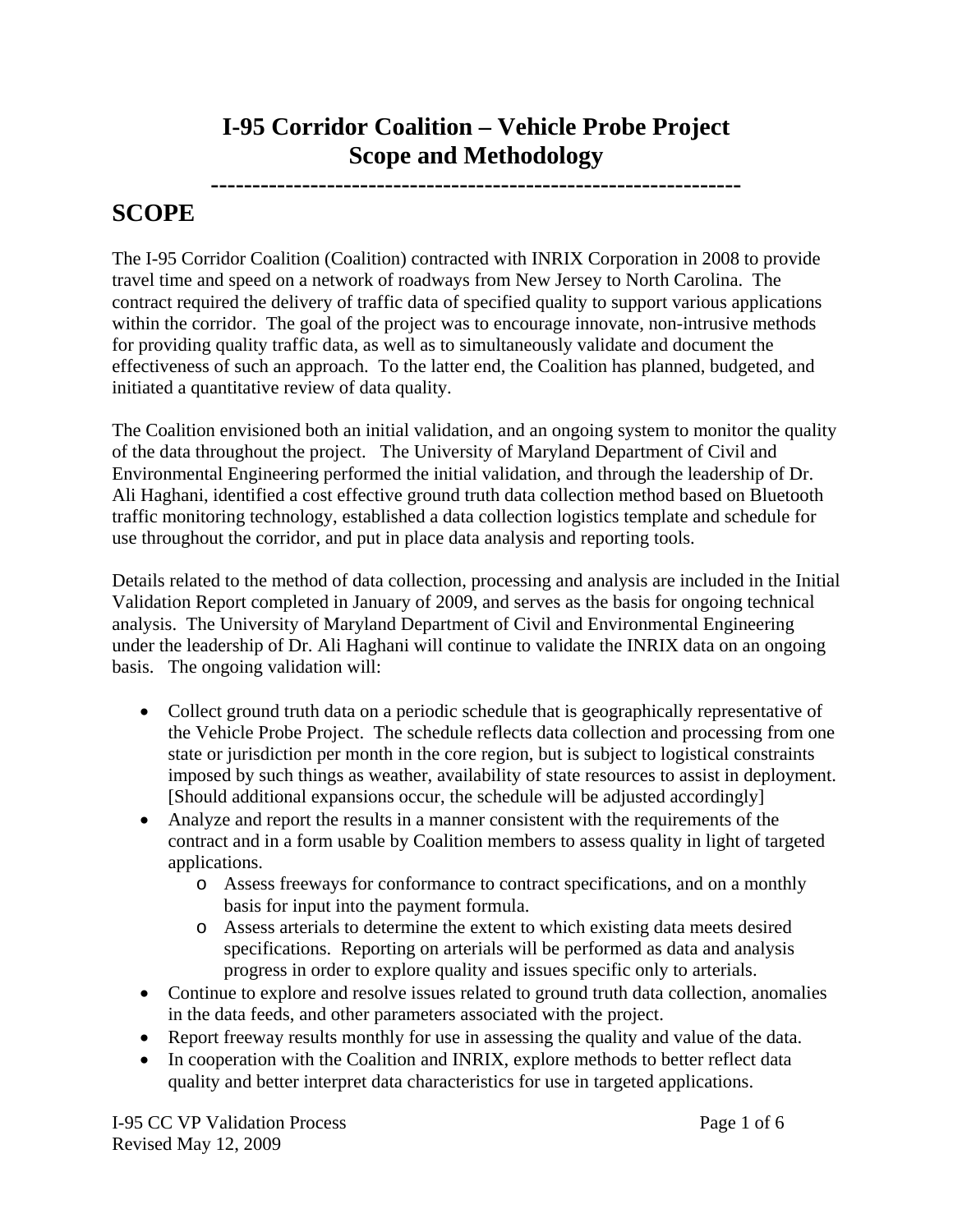## **METHODOLOGY**

Currently, the initial validation includes ground truth data from four states, namely Northern Virginia, Maryland, Delaware, and New Jersey. Ground truth data has been collected in North Carolina and Central Virginia, but has not been processed. The sequential steps needed to carryout a validation on a set of segments include:

- 1. Prepare a template for the reporting of ongoing evaluation results that defines the cover format, pagination, explanation of methodology, definitions of terminology, presentation of results and conclusions.
- 2. Plan Data Collection:
	- a. Coordinate with local jurisdiction for time frame and appropriate contacts
	- b. Schedule a conference call to educate everyone on the project and process
	- c. Study the area for candidate data collection locations in cooperation with the State and Coalition personnel
	- d. Develop candidate TMC segment list for inclusion in the validation and provide opportunity for review by:
		- i. State (or appropriate jurisdiction)
		- ii. INRIX
		- iii. Coalition
	- e. Schedule a face-to-face meeting to coordinate logistics.
	- f. Secure assets to deploy and collect sensors (Vehicles and driver)
	- g. Request incident, construction and other related data for validation segments during the time of that the sensors will be in place.
- 3. Collect Ground Truth Data:
	- a. Develop a detailed logistical plan including all appropriate contact info
	- b. Prep sensors, include charging and labeling
	- c. Meet local representatives for transportation to deploy
	- d. Meet local representatives for transportation to collect
	- e. Iterate the last three steps for the number of weeks of data collection
- 4. Process Data
	- a. Collect data from sensors
	- b. Input data to database
	- c. Process data for travel time and speeds
	- d. Download corresponding INRIX data and input to data base
	- e. Analyze and plot data on a segment or TMC basis
	- f. Develop preliminary summary stats including
		- i. Summary statistics for SEB and AASE
		- ii. Plots and charts comparing ground truth data with INRIX data
		- iii. Data files containing all information necessary to replicate results
- 5. Review Preliminary Results
	- a. Review TMC level detailed data for anomalies. (INRIX, UMD and the Coalition)
	- b. Forward any incident, construction or related data provided by the Coalition members with the initial results
	- c. Adjust analysis for any new issues that arise

I-95 CC VP Validation Process Page 2 of 6 Revised May 12, 2009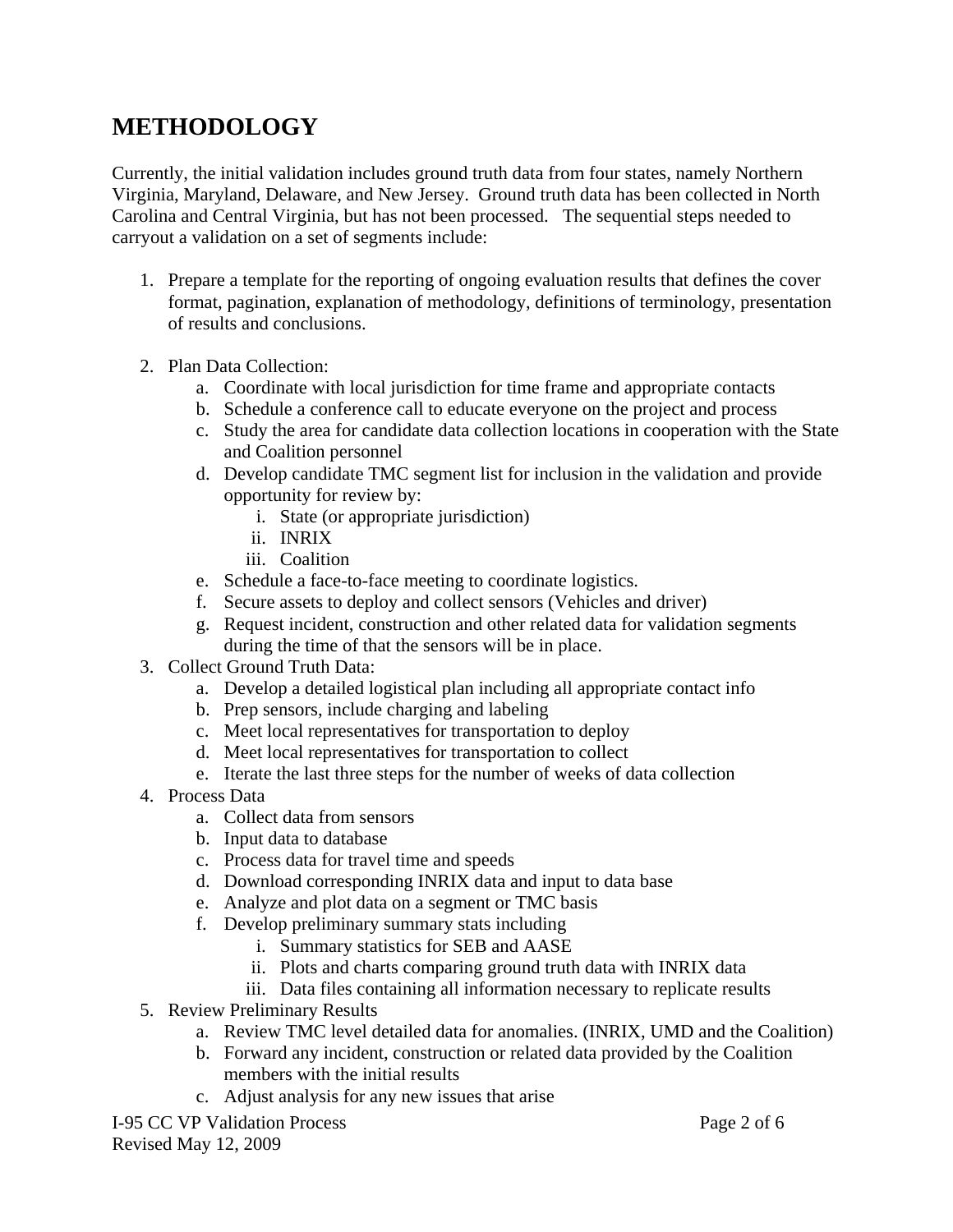- d. Reprocess data as needed
- e. Iterate until issues are resolved (include INRIX in this process)
- f. Finalize summary stats
- 6. Compile and Report Results

Format summary memo of results (in Word format)

Use standard Coalition Report format

Address any issues/comments from review

Make detailed data and plots available electronically

Transmit summary memo to project team and make available of project web site

7. Brief Coalition

 Present results to the Coalition project team on monthly conference call Brief jurisdiction of details of validation and obtain comments

Report on status of validation effort periodically including

Planned data collection activities

Issues related to ground truth data, processing, or logistics

Status of collected data and reports.

Primary responsibility of the various tasks and the anticipated timeframe is outlined in Table 1.

| TASKS                          | <b>RESPONSIBLE PARTIES</b>    | <b>TIMEFRAME</b>                         |  |  |  |  |
|--------------------------------|-------------------------------|------------------------------------------|--|--|--|--|
| (1) Prepare Report Template    | Coalition, UMD VT, and UMD PM | By end of January 2009                   |  |  |  |  |
|                                | UMD VT, UMD PM (Review by     |                                          |  |  |  |  |
| (2) Plan Data Collection       | Coalition and INRIX)          | Start one month prior to data collection |  |  |  |  |
| (3) Collect Ground Truth Data  | UMD VT                        | Two weeks                                |  |  |  |  |
| (4) Process Data               | UMD VT                        | Two weeks                                |  |  |  |  |
| (5) Review Preliminary Results | UMD PM, Coalition, INRIX      | Two weeks                                |  |  |  |  |
| (6) Compile and Report Results | UMD VT & Coalition            | One week minimum, may be iterative       |  |  |  |  |
|                                | UMD PM (support from UMD VT & |                                          |  |  |  |  |
| (7) Brief Coalition            | Coalition)                    | Within one to four weeks                 |  |  |  |  |

Table 1 Primary Tasks for Validation

#### **Definition of Parties**

| UMD VT       | Univ. of Maryland Validation Team (Ali Haghani, Manager)                  |
|--------------|---------------------------------------------------------------------------|
| UMD PM       | Univ. of Maryland Project Management (Phil Tarnoff, Lead)                 |
| <b>INRIX</b> | <b>INRIX Corporation</b>                                                  |
| Coalition    | 195 Coalition Staff and Support (Bill Stoeckert, Manager, Karen Jehanian) |

The timeline for a typical engagement for a single state is illustrated in the Table 2. The process begins with planning for data collection. A four week lead time is shown, although the time frame can be compressed provided all the planning elements are addressed. The four week lead time indicates that ground truth data collection for a specific state is identified a month in advance, and necessary coordination activities commence to enable placement of sensors within four weeks. Weeks 1 through 8 reflect the core activities of data collection, processing, review, and reporting. These activities are targeted for full completion within an 8 week timeframe from the commencement of data collection. The last step, that of briefing the Coalition and the respective state will be accomplished through the Project Team conference calls and state specific meetings or conference calls.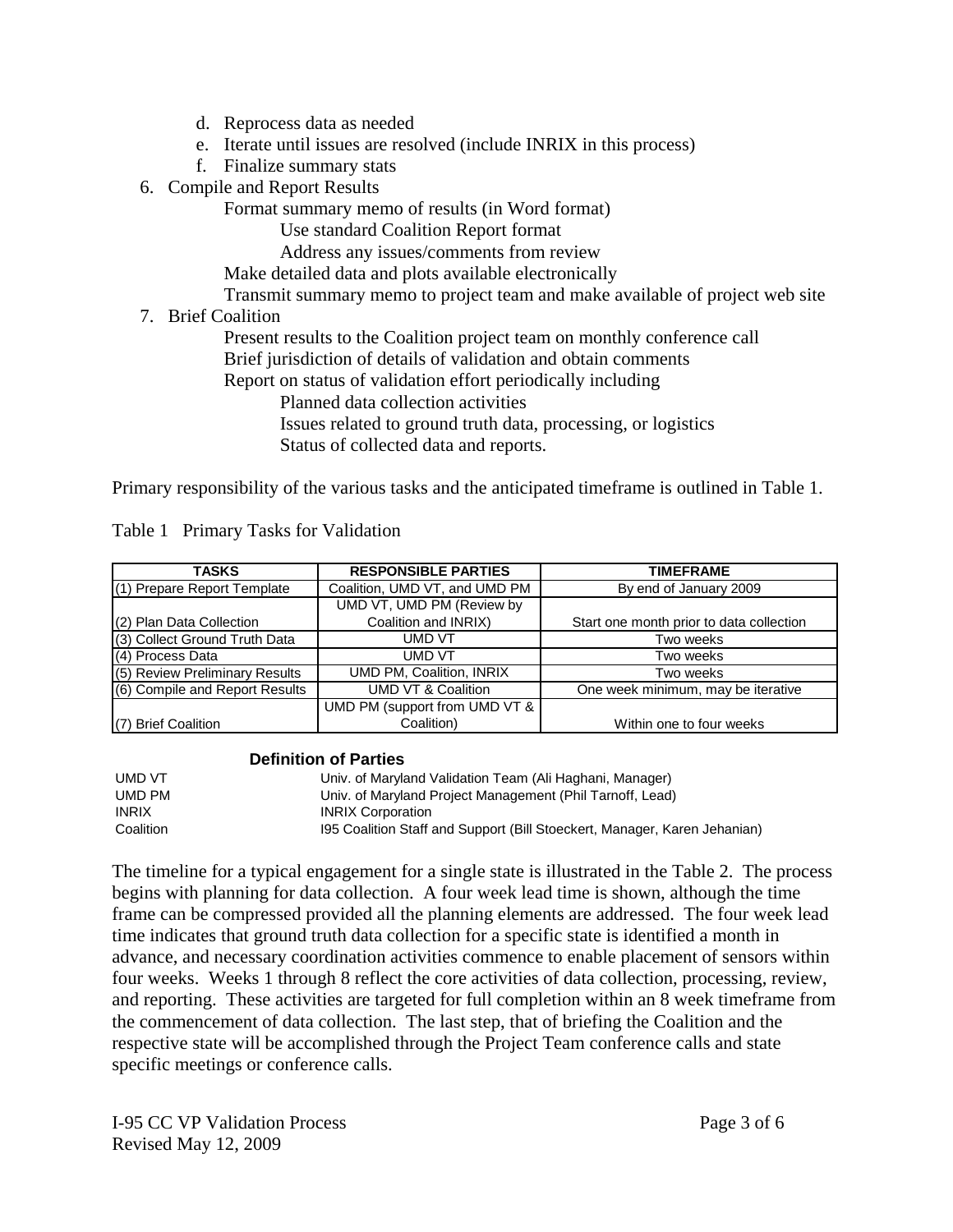| Table 2, Timeline for a typical validation process |  |  |  |
|----------------------------------------------------|--|--|--|
|----------------------------------------------------|--|--|--|

|                                   | Weeks from Data Collection |  |    |    |  |  |  |  |  |  |  |
|-----------------------------------|----------------------------|--|----|----|--|--|--|--|--|--|--|
| <b>STEPS</b>                      | -4                         |  | -2 | -1 |  |  |  |  |  |  |  |
| Plan Data Collection              |                            |  |    |    |  |  |  |  |  |  |  |
| <b>Collect Ground Truth Data</b>  |                            |  |    |    |  |  |  |  |  |  |  |
| Process Data                      |                            |  |    |    |  |  |  |  |  |  |  |
| <b>Review Preliminary Results</b> |                            |  |    |    |  |  |  |  |  |  |  |
| <b>Compile and Report Results</b> |                            |  |    |    |  |  |  |  |  |  |  |
| <b>Brief Coalition and State</b>  |                            |  |    |    |  |  |  |  |  |  |  |

The deadline for results of any state validation effort (for inclusion in summary stats that may impact payment of invoice) is Friday of the fifth week after the start of data collection.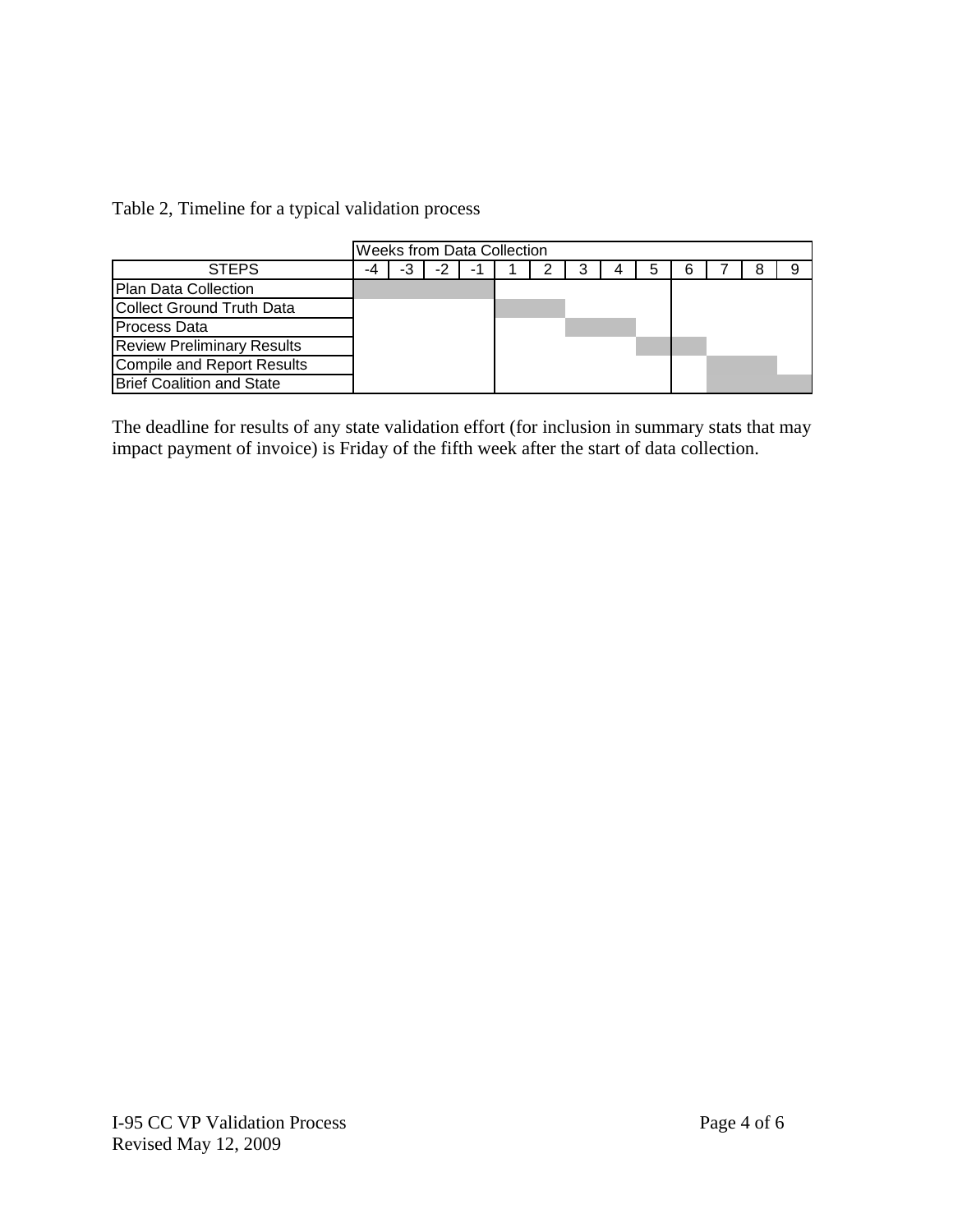